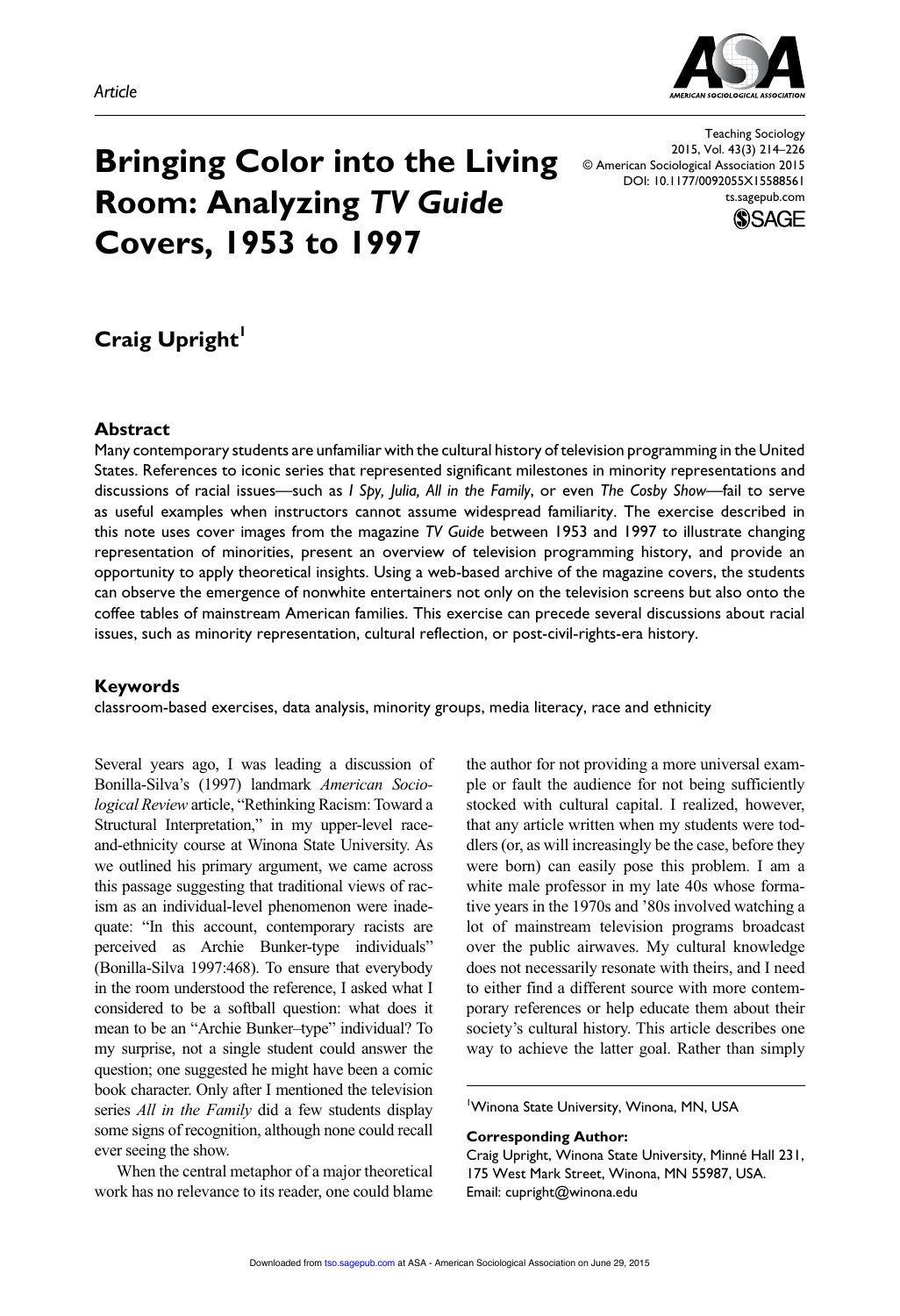lecturing the students about highlights of television cultural history, I let the students experience how this history changed through a quantitative content analysis of magazine covers. In doing so, I am also supporting the American Sociological Association's Task Force on the Undergraduate Major and its recommendation that every major "participate in a research project using primary or secondary data" (McKinney et al. 2004:9).

Television long dominated the leisure time of American citizens, especially students. Most introductory sociology textbooks describe "the media" as one of the four most important agents of socialization, alongside the family, peer groups, and educational institutions. Through the end of the twentieth century, discussion of the media primarily revolved around television, as the three major broadcast networks still claimed the most viewers for their situation comedies, dramas, and daily news shows.

The media landscape has changed dramatically in the past several decades, due first to the increasing presence of cable (nonbroadcast) television stations, which led to audience diffusion, and, second, to rising Internet options that let individuals watch programs at their convenience rather than at a prescribed day and time determined by network executives. As a result, many contemporary students do not have the same appreciation for how mid- to late-twentieth-century media trends influenced or reflected changing cultural values, especially those involving attitudes regarding status group membership and integration.

This article describes a teaching exercise that helps students understand, through a content analysis of *TV Guide* covers, how the mainstream entertainment industry systematically excluded minority actors. It provides a strong visual demonstration of how television lacked persons of color from the 1950s through the mid 1960s, gradually transitioning to limited integrated images that included minorities over the next two decades. The collection of over 2,300 magazine covers provides data that allow students to discuss theories of cultural reflection and social change, introducing a context for considering the impact of social movements and larger historical trends. This activity works well for classes ranging from 15 to 100 students.

After describing the exercise, I briefly analyze the major trends in these covers for three time periods. I also include several charts that summarize the patterns the students will see. I then summarize the assessment data used to evaluate the exercise's effectiveness. My purpose is twofold. First, this activity is an interactive method to introduce students to some major cultural artifacts from latetwentieth-century broadcast television history, helping them better understand some of the references in scholarly analyses and critiques. Second, it gives instructors an entry to discuss the implications or applications of these data. While I do not explicitly make an argument explaining these changes in popular culture's representation of minorities, I hope to help instructors set the stage for discussing any number of readings that refer to television cultural history.

## CHALLENGES OF TEACHING ISSUES OF RACE

Instructors encounter many challenges when teaching topics of racial inequality. We ask students to discuss and critically analyze one of the most taboo subjects of American culture, and they arrive in the classroom with a myriad of experiences and perspectives. One of the primary findings regarding social stratification is that nonminority middle- and upper-class students are overrepresented in postsecondary institutions. Many of these students do not have firsthand knowledge of the most overt forms of discrimination or bigotry. More than two decades ago, Bohmer and Briggs (1991:154) attempted to address the problem that "students from privileged class and race backgrounds are frequently hostile, or at best neutral, to presentations on race, class, and gender stratification." In the intervening years, explorations of race, class, and gender stratification have taken hold as core units in many disciplines especially sociology—but explicit discussions about these topics remain a challenge for students immersed in a larger culture that often denies that these primary divisions still help structure many social relations. Khanna and Harris (2015) attribute this in part to a presumed "postracial" discourse, which assumes that issues of racial inequality should be discussed in history courses but are not relevant to contemporary society.

When attempting to discuss how the legacy of racial discrimination still affects current social relations, instructors often encounter a related challenge: many younger students do not possess the cultural capital that would give them the raw material for analysis, a seeming prerequisite for applying critical perspectives in this area. This helps explain why so many teaching notes over the past 10 years have attempted to incorporate lessons that first expose students to American cultural history and then analyze it critically. Khanna and Harris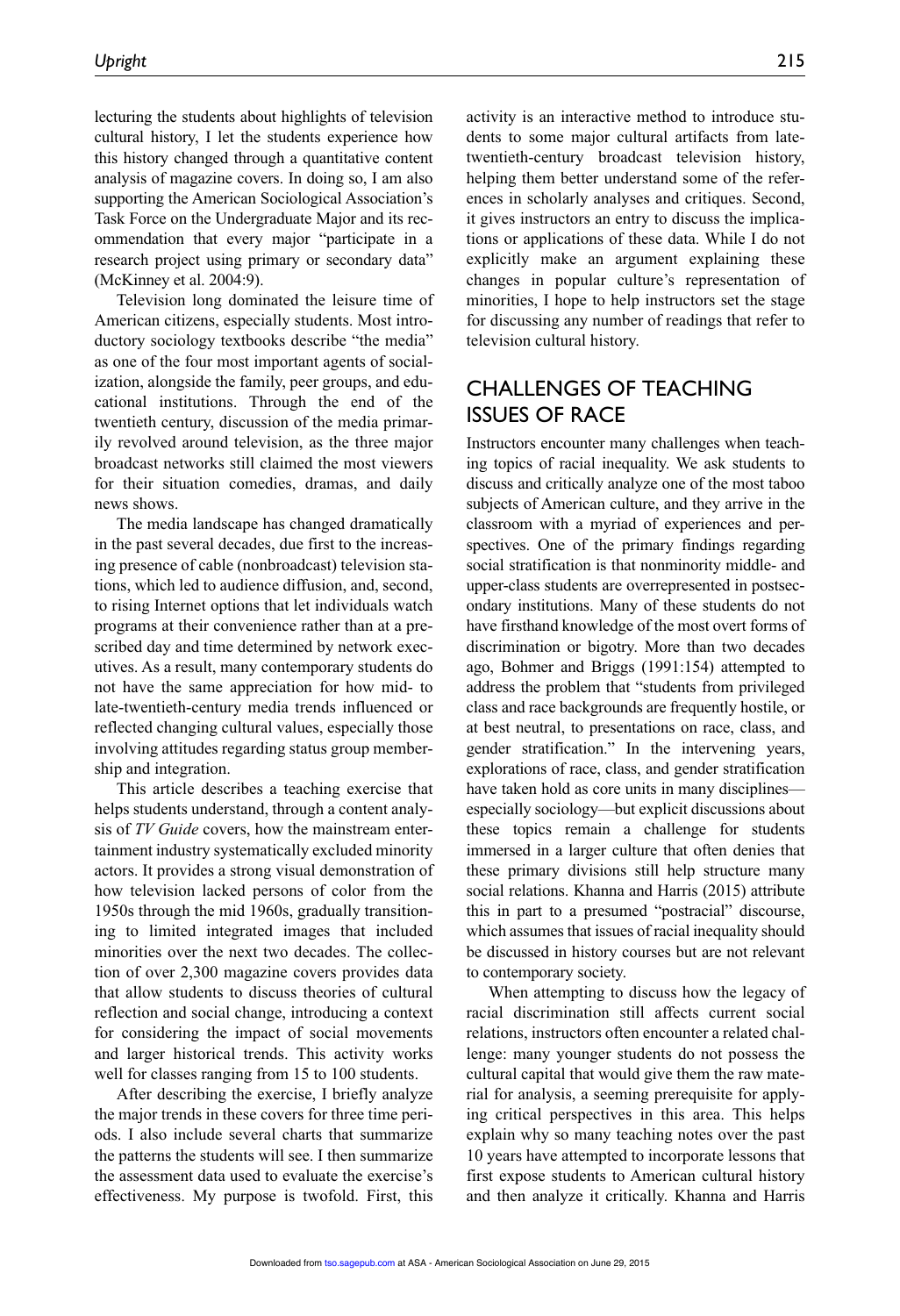(2015) suggest asking students to spend time outside the classroom watching prime-time television programs, such as sitcoms, dramas, or reality shows—implicitly acknowledging that instructors can no longer assume this is a "normal" activity and record settings and characterizations that make up racial representations. Mastro and Robinson (2000) propose looking at images of police officers and criminals on prime-time television, an exercise revisited by Monk-Turner et al. in 2010.

These exercises can be rather time-consuming. As Khanna and Harris (2015) note, watching media in the classroom takes valuable time that could be spent on discussion and analysis. Expecting students to grasp the history of such representations would require them to spend countless hours watching decades-old programming that, even devoted TV junkies would admit, is often rather banal, trite, or even vapid. And although documentaries, such as *Color Adjustment* (California Newsreel 1991), can help show how minorities were depicted, because they present many examples of such depictions, they paradoxically fail to convey how few images of nonminority characters were actually available.

### WHY DO IMAGES MATTER?

Scholars of cultural studies have long recognized that the images presented in popular entertainment affect how members of society view themselves and others. Commercial products are often embedded with widely held social values, and their consumption often perpetuates these ideals, defining what is beautiful or proper. Alexander (2003), for example, has examined how ideas of masculinity are constructed on the covers of *Men's Health* magazine, suggesting that images of muscle-toned bodies generate insecurity about men's physical worth while offering products that will supposedly help align their own bodies with the ideal. Hazell and Clark (2008) have suggested that the portrayals of black men and women in the advertisements of *Esquire* and *Jet* magazines continue to promote ideologies of racism and white supremacy. Following the civil rights movements of the 1960s, images of minorities in popular culture increased not only in raw numbers but also in the diversity of representations. (See Hazell and Clark [2008] for a summary of studies examining changes that took place in mainstream magazines that did not have blacks as a target audience, such as *Time, Ladies' Home Journal, Family Circle*, etc.)

The images presented in television shows are also important because they define possibilities for personal identity, helping viewers decide who they are and how they fit into larger society. As Gerbner suggests, television "cultivates a sense of opportunities and life chances. It contributes to our conception of who we are and how we relate to others and the world. It helps define our strengths and vulnerabilities, our power and our risks" (quoted in Budd, Craig, and Steinman 1999:12). The options television presents, of course, are limited. As Budd et al. (1999:20) note, "television tends to present identity and difference moderately, or as issues involving Others not targeted for commercial appeal." Even so, expanding the range of possible ideas about what might be normal or acceptable in society even a little bit can have a disproportionately large impact for a marginalized group.

The images found on the covers of a magazine like *TV Guide* matter because they cross two areas of cultural consumerism. First, they help sell the magazine to prospective consumers at point-of-sale locations. The publishers must assume that the entertainers (or the hook of the story attached to them) will have sufficient appeal to help secure the purchase. Second, the individuals promoted on these covers are selected from a limited set of entertainers currently featured in a commercial medium bounded by a finite number of shows on three (or, following the creation of PBS, four) major networks broadcasting nationally on the public airwaves.

## BACKGROUND OF *TV GUIDE*

The magazine *TV Guide* was first published in 1953, published by Walter Annenberg independently of the major broadcast networks. Annenberg had already established a successful career producing the *Daily Racing Form*, providing information about thoroughbred horse racing throughout the United States. Having established a reliable system for keeping track of statistics about individual horses and the races where they competed, he had the framework in place for a magazine targeted towards television viewers that included scheduling information for both national and local broadcasts. He supplemented the listings with feature stories that profiled prominent entertainers and analyzed trends in the industry. Though *TV Guide* was sold by subscription, roughly 60 percent of its copies were point-of-sale purchases; the magazine was featured prominently near the checkout stands of grocery stores throughout the nation (Altschuler and Grossvogel 1992:8).

Most of the magazine's covers depicted television actors. Feature stories about such actors generally focused on the most successful or popular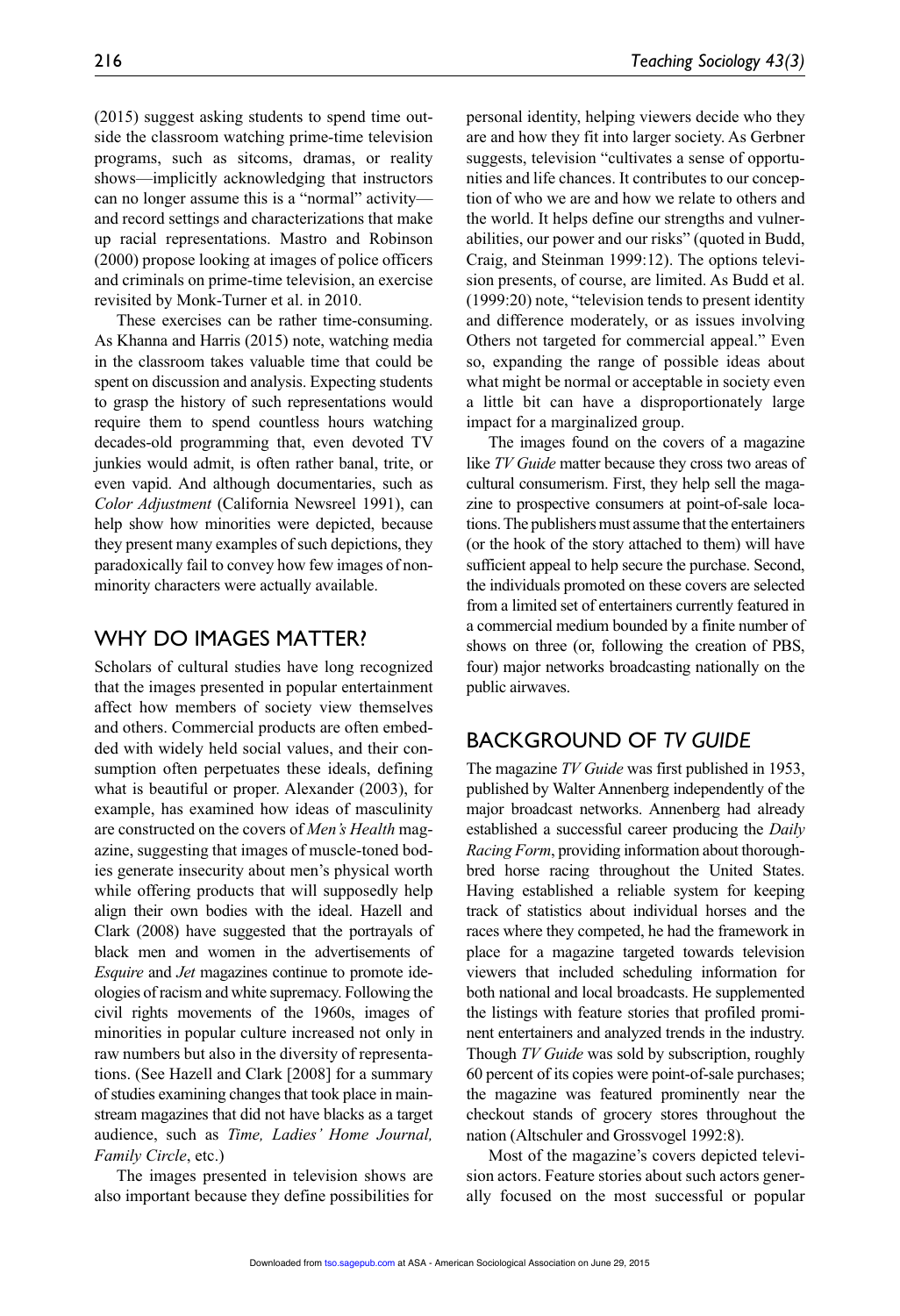

**Figure 1.** Percentage of nonwhite entertainers on *TV Guide* covers, 1953 to 1997.

shows during any season. For example, during the 1955 viewing season, the top five television series (as measured by the Nielsen company) included *The \$64,000 Question, I Love Lucy, The Ed Sullivan Show, Disneyland*, and *The Jack Benny Show*. The November 5 edition featured the story "How They Guard Those \$64,000 Questions," while the November 19 edition asked, "\$64,000 Questions: Who Dreams Them Up?" Jack Benny, Ed Sullivan, and several actors from *Disneyland* specials landed on the covers that year—Lucille Ball appeared twice. All these shows had high viewership, reaching more than one third of all households with television sets in the country. (In 1955, only two thirds of homes owned televisions, though the proportion would surpass 90 percent by 1961.) Many of the other stars appearing in the top 30 shows also appeared on the covers in 1955: Jack Webb (*Dragnet*, the eighth-most-watched series), Arthur Godfrey (*Arthur Godfrey's Talent Scouts*, 16th), Perry Como (*The Perry Como Show*, 18th), Jackie Gleason (*The Honeymooners*, 19th), George Burns (*The George Burns and Gracie Allen Show*, 28th), and Phil Silvers (*The Phil Silvers Show*, 30th). Their presence in the magazines on supermarket stands could help to boost their shows' popularity, feeding into a cycle of exposure, adulation, and market share.

However, the entertainers profiled and featured on the magazine's covers were not limited to those who had already achieved the highest levels of success. This was particularly true after the magazine had established itself as the primary television directory in the 1960s, when it often highlighted shows or actors who had received critical (if not popular) acclaim. For this reason, the covers can be seen as an imperfect but nonetheless useful representation of what American audiences could see in its weekly television broadcasts.

It was a largely white image. Figure 1 presents the percentage of entertainers depicted on the covers of *TV Guide* between 1953 and 1997 who were nonwhite. The lack of minority faces on the covers during the 1950s should not come as a surprise, at least to those familiar with popular broadcasts during this period. The Cuban entertainer Desi Arnaz, depicted (with his wife Lucille Ball) twice in the early 1950s, was the only nonwhite person on the cover in the entire decade.

As students learn in this exercise, minority entertainers began to appear on the covers of *TV Guide* with greater regularity after 1967. However, in the 45-year period used in this analysis, they constituted just a fraction of all entertainers portrayed: 135 different nonwhite individuals out of 2,073 total unique entertainers (6.5 percent) were depicted on these covers.

While *TV Guide* is still being published today, the exercise described in this article proposes to end the analysis at 1997 for two empirical reasons. In the early 1990s, the magazine was purchased by Rupert Murdoch, the global media magnate whose holdings include Twentieth Century Fox; by the end of the decade, the magazine had mostly lost its editorial independence, and it cannot be considered a reliable reflection of American cultural preferences. Second,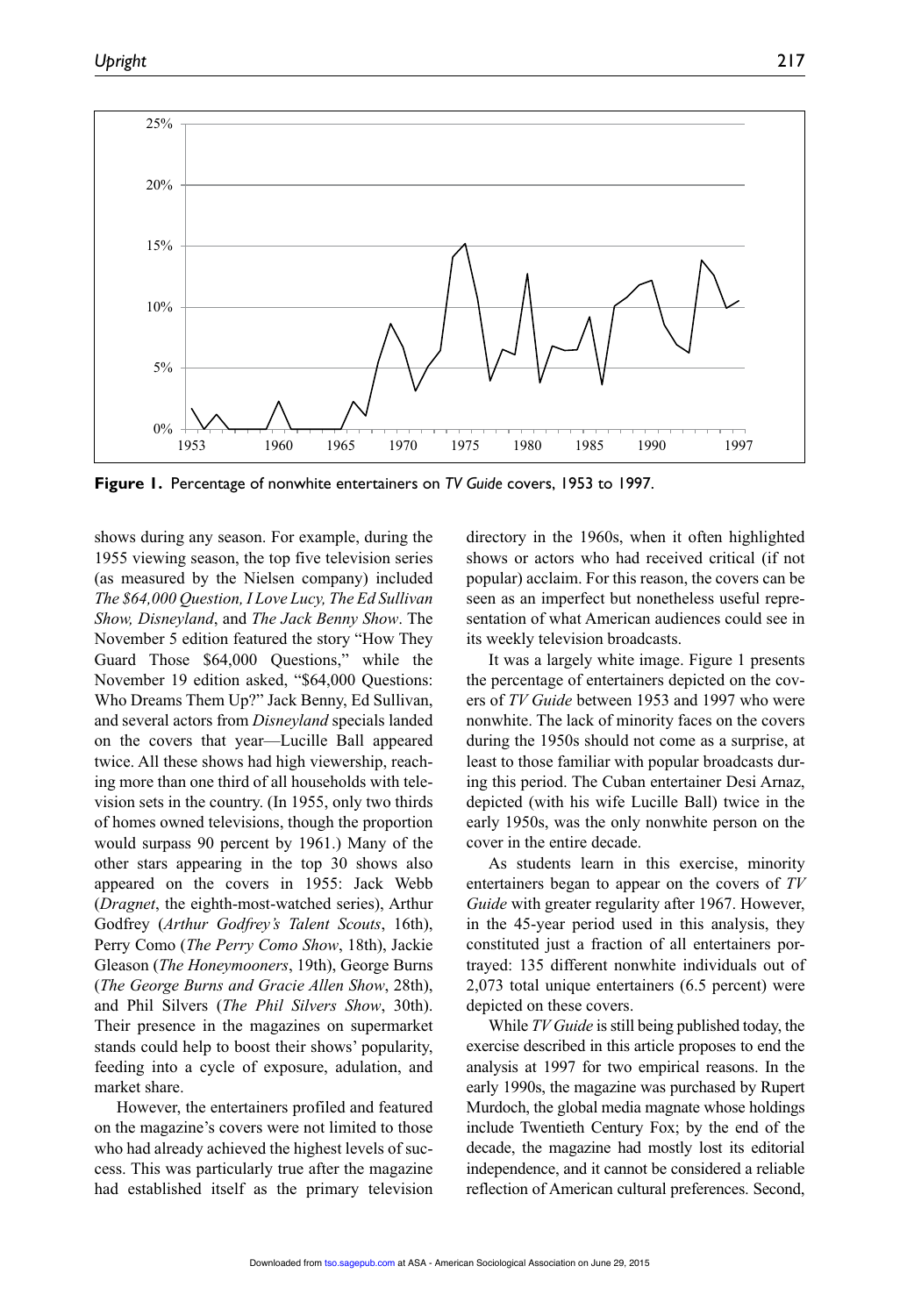in 1997, the publisher began producing multiple cover versions with different sets of entertainers in an attempt to promote multiple sales of "collector's editions" to a single consumer, questioning the continued use of this as a consistent data set. Fortunately, television programming after this cutoff will—for several more years, at least—remain more easily recollected by contemporary undergraduate audiences.

## THE EXERCISE

This exercise presumes that students will work in small groups, with one computer available to each group. The activity could also take place in a computer lab, especially if no wireless Internet connection is available in the classroom. Alternatively, the supplemental materials provided with the article could be downloaded and distributed to students prior to this activity. Students could be asked complete a simple pre-exercise survey gauging their current awareness or estimate of the prevalence of minorities in television broadcasting as described later in the assessment section.

*TV Guide* was first published in April 1953. Each of the magazine's weekly covers is available at the publisher's website, organized chronologically, and it is easy to view the progression of these covers through any given year. This assignment works best if students complete it in pairs, letting them discuss whether an entertainer in a particular magazine qualifies as a minority. For purposes of illustration, I assume below a class with 15 groups, assigning each group a year between 1953 and 1967, although this exercise can be adapted to accommodate both smaller and larger classes. Direct them to the website http://www.tvguidemagazine.com/archive/, where they can find their assigned year. Starting with the first issue of that year, ask them to record every cover that either depicts a nonwhite actor or describes a cover story that addresses some issue related to race or ethnicity. Point out the "Details" pop-up menu that appears below each cover; this provides the names of the entertainers depicted on the cover as well as a description of the cover story. If students spend 10 seconds on each cover, this part of the exercise should take no more than five minutes.

After the students have completed this portion of the activity, ask each group how many covers were encountered that included nonwhite actors, keeping a tally. They will not be able to identify more than 10 for this period, so it should be easy to describe each cover found. Next, ask each group to advance 15 years, and consider that set of 52 covers, again recording each one that contains a nonwhite entertainer. This will cover the period between 1968 and 1982. Then summarize the results once again. They will uncover considerably more data points in this period. Ask the students to consider how the images have changed and to explore patterns. If time permits, this exercise can be repeated for the covers between 1983 and 1997. There, students will see many more covers that include Bill Cosby and Oprah Winfrey, entertainers who starred in two of the most popular shows during this period, and they will notice far fewer depictions of minorities portraying lower-income characters.

These trends can then be further explored by including data about television viewership, the top television shows watched by American audiences, and the civil rights activism promoting increased minority representation in popular entertainment, as described below. Shorter excerpts from the documentary *Color Adjustment* can be shown after data from each period has been collected and summarized to help put these statistics in greater context, especially the segments that provide clips from the television shows the instructor wishes to highlight.

## *TV GUIDE* MAGAZINE COVER TRENDS

Reviewing the entire set of covers is time-consuming, and this is one good reason to divide the investigative chores as a group project in the classroom. The instructor need not be completely fluent with the contents of the more than 2,300 covers, much less have an intimate knowledge of every television show they reference. If students have questions about specific entertainers or programs, they should be encouraged to quickly look them up on the Internet; the websites Wikipedia.com and IMDB.com provide a considerable though not comprehensive archive. However, the ensuing discussions about the observed patterns and trends will be much more informative with some short histories about television programming during these periods, and this section provides highlights the instructor might find useful to help further educate students about this foray into our cultural past.

Table 1 provides summaries of the nonwhite people depicted on the covers of *TV Guide* during the three time periods described below. These figures provide the basis for the trends described by Figure 1. For each year, two percentages are provided. The first is the proportion of magazine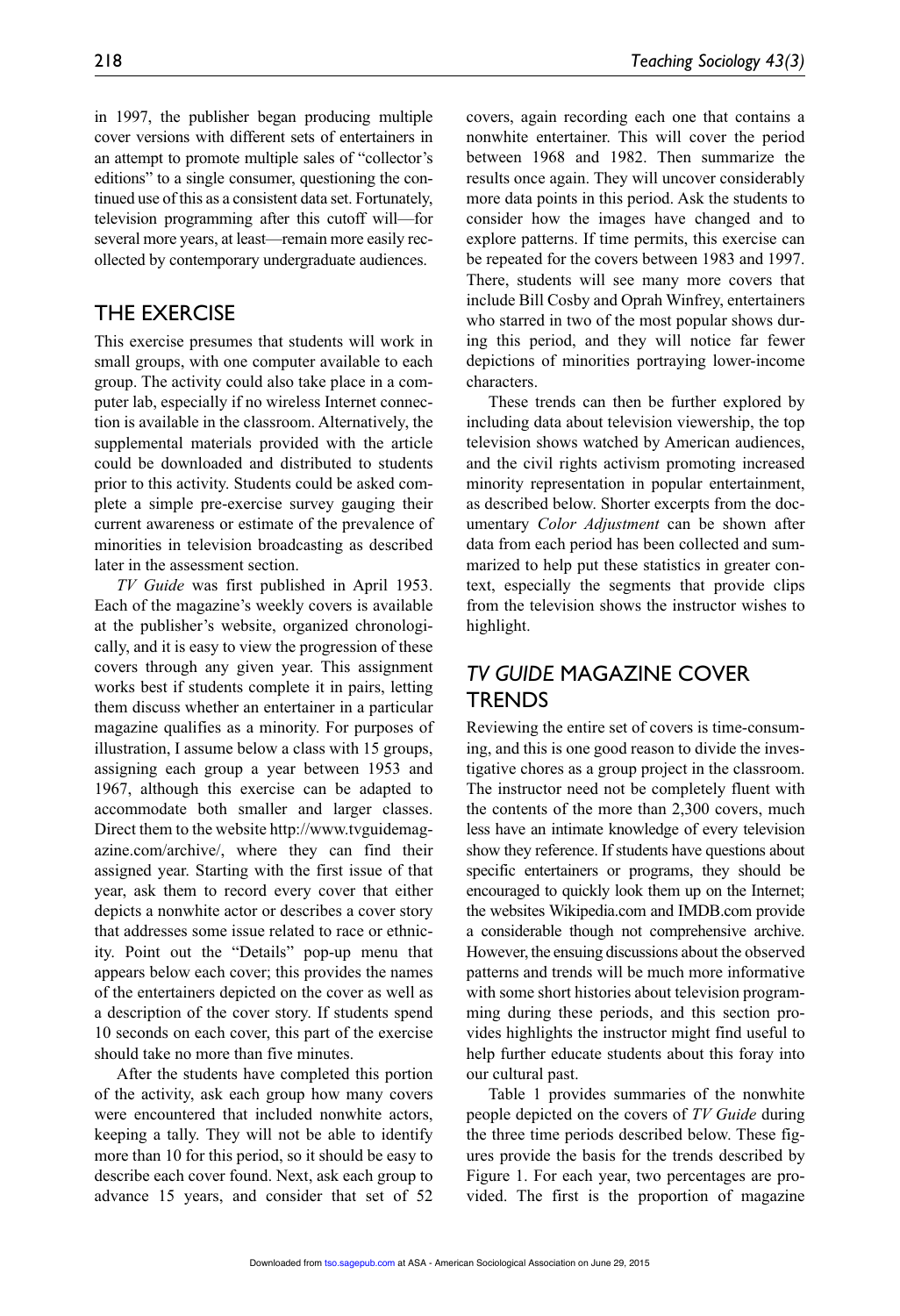| Year / Period | Covers with<br>people | Total number<br>of people | Total number<br>of nonwhites                                                                                                                                                                                                                                                                                                                                                     | % of covers<br>with at least one<br>nonwhite | % of people<br>depicted who<br>were nonwhite |
|---------------|-----------------------|---------------------------|----------------------------------------------------------------------------------------------------------------------------------------------------------------------------------------------------------------------------------------------------------------------------------------------------------------------------------------------------------------------------------|----------------------------------------------|----------------------------------------------|
| 1953          | 38                    | 59                        | $\mathsf{I}$                                                                                                                                                                                                                                                                                                                                                                     | 2.6                                          | 1.7                                          |
| 1954          | 50                    | 79                        | 0                                                                                                                                                                                                                                                                                                                                                                                | 0.0                                          | 0.0                                          |
| 1955          | 51                    | 82                        | I                                                                                                                                                                                                                                                                                                                                                                                | 2.0                                          | 1.2                                          |
| 1956          | 49                    | 73                        | 0                                                                                                                                                                                                                                                                                                                                                                                | 0.0                                          | 0.0                                          |
| 1957          | 51                    | 77                        | 0                                                                                                                                                                                                                                                                                                                                                                                | 0.0                                          | 0.0                                          |
| 1958          | 49                    | 71                        | 0                                                                                                                                                                                                                                                                                                                                                                                | 0.0                                          | 0.0                                          |
| 1959          | 50                    | 66                        | 0                                                                                                                                                                                                                                                                                                                                                                                | 0.0                                          | 0.0                                          |
| 1960          | 51                    | 87                        | $\mathbf 2$                                                                                                                                                                                                                                                                                                                                                                      | 3.9                                          | 2.3                                          |
| 1961          | 49                    | 81                        | 0                                                                                                                                                                                                                                                                                                                                                                                | 0.0                                          | 0.0                                          |
| 1962          | 50                    | 76                        | 0                                                                                                                                                                                                                                                                                                                                                                                | 0.0                                          | 0.0                                          |
| 1963          | 49                    | 92                        | 0                                                                                                                                                                                                                                                                                                                                                                                | 0.0                                          | 0.0                                          |
| 1964          | 49                    | 94                        | 0                                                                                                                                                                                                                                                                                                                                                                                | 0.0                                          | 0.0                                          |
| 1965          | 50                    | 92                        | 0                                                                                                                                                                                                                                                                                                                                                                                | 0.0                                          | 0.0                                          |
| 1966          | 51                    | 88                        | $\overline{\mathbf{c}}$                                                                                                                                                                                                                                                                                                                                                          | 3.9                                          | 2.3                                          |
| 1967          | 49                    | 92                        | $\begin{array}{c} \rule{0pt}{2.5ex} \rule{0pt}{2.5ex} \rule{0pt}{2.5ex} \rule{0pt}{2.5ex} \rule{0pt}{2.5ex} \rule{0pt}{2.5ex} \rule{0pt}{2.5ex} \rule{0pt}{2.5ex} \rule{0pt}{2.5ex} \rule{0pt}{2.5ex} \rule{0pt}{2.5ex} \rule{0pt}{2.5ex} \rule{0pt}{2.5ex} \rule{0pt}{2.5ex} \rule{0pt}{2.5ex} \rule{0pt}{2.5ex} \rule{0pt}{2.5ex} \rule{0pt}{2.5ex} \rule{0pt}{2.5ex} \rule{0$ | 2.0                                          | 1.1                                          |
| 1953-1967     | 736                   | 1,209                     | 7                                                                                                                                                                                                                                                                                                                                                                                | 1.0                                          | 0.6                                          |
| 1968          | 50                    | 91                        | 5                                                                                                                                                                                                                                                                                                                                                                                | 10.0                                         | 5.5                                          |
| 1969          | 46                    | 104                       | 9                                                                                                                                                                                                                                                                                                                                                                                | 15.2                                         | 8.7                                          |
| 1970          | 49                    | 134                       | 9                                                                                                                                                                                                                                                                                                                                                                                | 14.3                                         | 6.7                                          |
| 1971          | 46                    | 96                        | 3                                                                                                                                                                                                                                                                                                                                                                                | 6.5                                          | 3.1                                          |
| 1972          | 46                    | 78                        | 4                                                                                                                                                                                                                                                                                                                                                                                | 6.5                                          | 5.1                                          |
| 1973          | 42                    | 93                        | 6                                                                                                                                                                                                                                                                                                                                                                                | 11.9                                         | 6.5                                          |
| 1974          | 41                    | 85                        | 12                                                                                                                                                                                                                                                                                                                                                                               | 17.1                                         | 4.1                                          |
| 1975          | 42                    | 92                        | 4                                                                                                                                                                                                                                                                                                                                                                                | 19.0                                         | 15.2                                         |
| 1976          | 41                    | 75                        | 8                                                                                                                                                                                                                                                                                                                                                                                | 9.8                                          | 10.7                                         |
| 1977          | 43                    | 101                       | 4                                                                                                                                                                                                                                                                                                                                                                                | 7.0                                          | 4.0                                          |
| 1978          | 40                    | 107                       | 7                                                                                                                                                                                                                                                                                                                                                                                | 15.0                                         | 6.5                                          |
| 1979          | 43                    | 82                        | 5                                                                                                                                                                                                                                                                                                                                                                                | 11.6                                         | 6.1                                          |
| 1980          | 42                    | 102                       | 3                                                                                                                                                                                                                                                                                                                                                                                | 21.4                                         | 12.7                                         |
| 1981          | 41                    | 79                        | 3                                                                                                                                                                                                                                                                                                                                                                                | 7.3                                          | 3.8                                          |
| 1982          | 42                    | 88                        | 6                                                                                                                                                                                                                                                                                                                                                                                | 14.3                                         | 6.8                                          |
| 1968-1982     | 654                   | 1,407                     | 108                                                                                                                                                                                                                                                                                                                                                                              | 12.4                                         | 7.7                                          |
| 1983          | 51                    | 124                       | 8                                                                                                                                                                                                                                                                                                                                                                                | 13.7                                         | 6.5                                          |
| 1984          | 48                    | 123                       | 8                                                                                                                                                                                                                                                                                                                                                                                | 14.6                                         | 6.5                                          |
| 1985          | 51                    | 152                       | 4                                                                                                                                                                                                                                                                                                                                                                                | 19.6                                         | 9.2                                          |
| 1986          | 49                    | 110                       | $\overline{\mathbf{4}}$                                                                                                                                                                                                                                                                                                                                                          | 8.2                                          | 3.6                                          |
| 1987          | 49                    | 109                       | $\mathbf{H}$                                                                                                                                                                                                                                                                                                                                                                     | 16.3                                         | 10.1                                         |
| 1988          | 46                    | 148                       | 16                                                                                                                                                                                                                                                                                                                                                                               | 21.7                                         | 10.8                                         |
| 1989          | 51                    | 186                       | 22                                                                                                                                                                                                                                                                                                                                                                               | 23.5                                         | 11.8                                         |
| 1990          | 49                    | 205                       | 25                                                                                                                                                                                                                                                                                                                                                                               | 32.7                                         | 12.2                                         |
| 1991          | 50                    | 152                       | 13                                                                                                                                                                                                                                                                                                                                                                               | 26.0                                         | 8.6                                          |
| 1992          | 50                    | 101                       | $\overline{7}$                                                                                                                                                                                                                                                                                                                                                                   | 14.0                                         | 6.9                                          |
| 1993          | 47                    | 112                       | $\overline{\mathbf{7}}$                                                                                                                                                                                                                                                                                                                                                          | 12.8                                         | 6.3                                          |
| 1994          | 52                    | 101                       | 4                                                                                                                                                                                                                                                                                                                                                                                | 19.2                                         | 13.9                                         |
| 1995          | 50                    | 119                       | 15                                                                                                                                                                                                                                                                                                                                                                               | 24.0                                         | 12.6                                         |
| 1996          | 50                    | 2                         | 12                                                                                                                                                                                                                                                                                                                                                                               | 22.0                                         | 9.9                                          |
| 1997          | 45                    | 76                        | 8                                                                                                                                                                                                                                                                                                                                                                                | 15.6                                         | 10.5                                         |
| 1983-1997     | 738                   | 1,939                     | 184                                                                                                                                                                                                                                                                                                                                                                              | 19.0                                         | 9.5                                          |

**Table 1.** Minority Representations on *TV Guide* Magazine Covers, 1953 to 1967.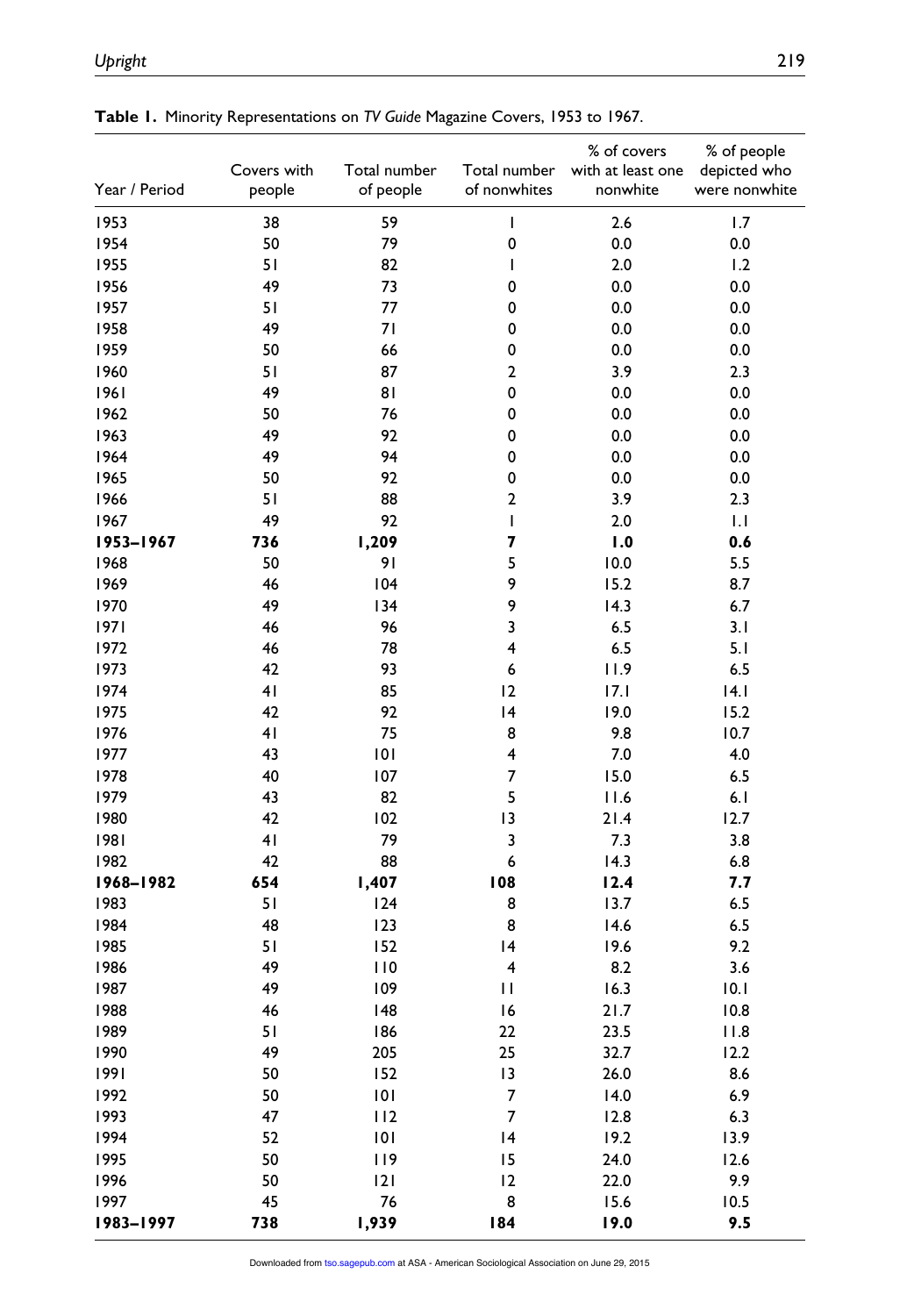covers that depict at least one nonwhite individual (an actor, journalist, musician, athlete, news figure, etc.). The second is the proportion of depicted individuals who were nonwhite. Especially with the rise of ensemble shows that had at least one minority cast member, the first percentage rose much more rapidly than the second in the last half of the

#### *1953 to 1967*

twentieth century.

As mentioned earlier, two early covers, in 1953 and 1955, featured Arnaz alongside Ball promoting *I Love Lucy*. The next nonwhite actor to appear on a cover of *TV Guide*, in May 1960, was the Hawaiian actor Poncie Ponce, who played a cab driver in the detective series *Hawaiian Eye*. He appeared on the cover with the actress Connie Stevens. Two weeks later, Sammee Tong (an American actor of Chinese descent) was depicted (along with John Forsythe and Noreen Corcoran) for his role as the manservant in *Bachelor Father*.

It would take another six years, however, before another nonwhite entertainer would appear on these covers. Bill Cosby, who would have a major presence in broadcast television for the next four decades, was pictured with Robert Culp during their inaugural season of the critically acclaimed show *I Spy*; it was Cosby's first of 18 *TV Guide* covers. Bruce Lee appeared later in 1966 as a member of the *Green Hornet* cast. In 1967, the last year of the first period to be examined, Cosby appears once again with Culp. (Cosby won three consecutive Emmy awards for best leading actor during the series' run between 1965 and 1968.) During the first 15 years of *TV Guide*, then, a total of 7 out of 698 covers include a nonwhite actor, with Arnaz and Cosby each appearing twice.

While the students will not encounter many nonwhite faces in this first part of the exercise, spending time to notice their absence can be illuminating and informative. The sea of Caucasian faces, occasionally punctuated by a black, Asian, or Hispanic entertainer, provides a relatively accurate picture of the limited roles afforded to nonwhite entertainers during this period. This can be further illustrated by looking at a regular feature of the magazine *Jet*, first published in 1951 and selfdescribed as "The Weekly Negro News Magazine." In addition to chronicling the civil rights movements, *Jet* also contained political news, beauty and fashion tips, and entertainment news. The "Radio–TV" section that appeared on page 66 of each issue listed all black entertainers scheduled to appear in the following week's broadcast entertainment. For example, the February 9, 1967, edition listed only five entries, including Cosby on *I Spy* and Greg Morris in *Mission: Impossible*. This section of *Jet* continued well into the 1970s, but its contents were almost always confined to a single page.

#### *1968 to 1982*

The second period, between 1968 and 1982, demonstrates a dramatic shift in the racial and ethnic landscape of mainstream television broadcasting. Leslie Uggams, a largely forgotten entertainer whose career spanned three decades from the earliest years of television, was the first female black actor to appear on the cover of *TV Guide* (April 27, 1968) and the first minority to appear solo. Uggams had made her first television appearance as a child actor in the early 1950s serial *Beulah* (1950–52). ("Beulah" was a black servant in a white household, originally played on the radio by the white actor Marlin Hurt.) In 1969, Uggams became the first nonwhite entertainer to host a prime-time variety show since the jazz pianist Nat King Cole (1956– 57). The following week, *Mission Impossible*'s Greg Morris was pictured as part of the four-person ensemble cast, foreshadowing a coming trend in television casting. Later that year, Clarence Williams III appeared as one of the *Mod Squad* trio, and Diahann Carroll had a solo cover (December 14, 1968) as the star of *Julia.* During this single year, the number of nonwhite actors appearing on the covers of *TV Guide* (all of whom were black) exceeded the total of the previous 15.

Between 1968 and 1972, the covers of *TV Guide* included 30 depictions of minorities, more than 5 percent of all entertainers who appeared. But most were from only five series: *I Spy, The Mod Squad, Mission Impossible, Julia*, and *Room 222*. Of these shows, the first three were spy/crime thrillers, and each included one minority cast member who played a central role. *Julia*, a situation comedy, featured a single mother working for a white doctor, and *Room 222*, a comedy-drama that took place in a high school classroom, was set in environments that allowed for the introduction of multiple minority characters; both series occasionally addressed contemporary social and political issues. The actors from these five series constituted the majority of nonwhite entertainers on the magazine's covers. While the presence of minorities was increasing both on the television screen and in the nation's most prominent directory of viewing options—it was still rather limited in terms of shows and actors.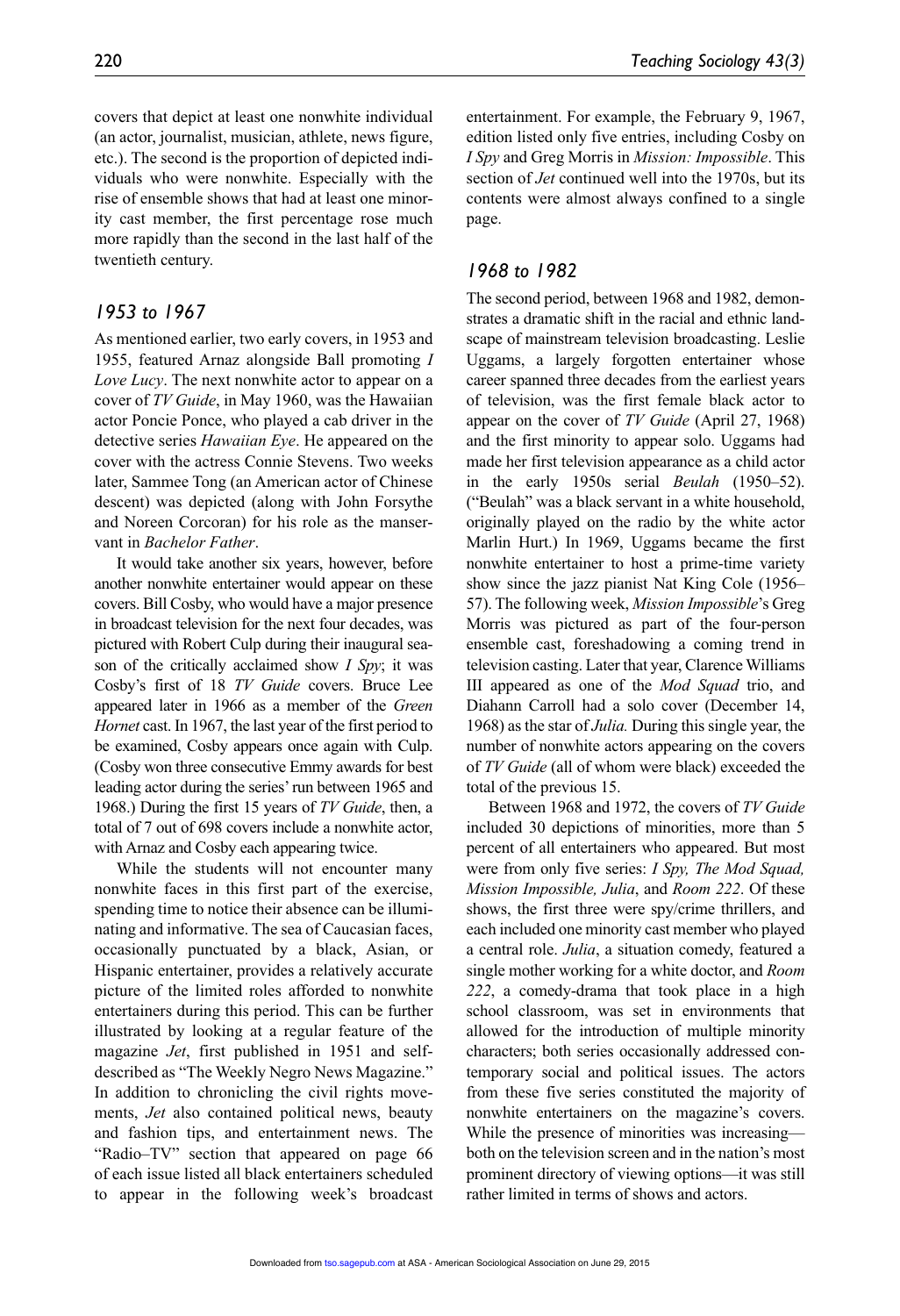The trends in this second period (from 1968 to 1982) evolved further in the 1970s, and in 1974, the covers of *TV Guide* presented the highest percentage of minority entertainers of the twentieth century. Black and Puerto Rican actors began to appear more regularly, although Asian or other Hispanic actors were still notably absent. A closer look at which actors and television shows were highlighted on these covers helps to illustrate some of the changes taking place in the larger culture.

The success of several series produced by Norman Lear was one of the biggest factors affecting television in the 1970s. His first hit, *All in the Family*, debuted in January 1971, beginning a run as the number-one-rated show for five years and continuing until 1979. Its main character, Archie Bunker, was a confirmed but "lovable" bigot whose family challenged his racist ideologies. The hypocrisy of Archie's views was reinforced by the friendship his wife Edith had with their African American neighbors, George and Louise Jefferson, and *The Jeffersons* was spun off as its own hit series in 1975. *All in the Family* had a second spin-off, *Maude* (starring Bea Arthur), based on Archie's cousin, which in turn resulted in a spin-off series starring Maude's black housekeeper Florida Evans (Esther Rolle) in *Good Times*. In addition to these shows, Lear also produced *Sanford and Son*, a Redd Foxx vehicle that, like *Good Times*, also depicted lower-class minorities in American society.

The actors in Lear's series drove the increase of minority representation on *TV Guide* covers up to 1974. Even though each show lasted well into the latter half of the decade, helping to define the television landscape for an entire generation of young viewers, his characters did not receive continued exposure past 1974. Even so, his success helped inspire additional series that directly addressed their characters' racial identities. *Chico and the Man*, for example, starred Freddie Prinze as a Mexican American in central Los Angeles working for the bigoted Jack Albertson. (The fact that Prinze's parents were Hungarian and Puerto Rican did not sit well with Chicano activists at the time.) In the 1974– 75 television season, the four top-rated shows all involved multiracial casts in situations and environments directly influenced by issues of racial/class ideology and tension: *All in the Family, Sanford and Son, Chico and the Man*, and *The Jeffersons*.

For the next several years, the number of other minority actors on the covers stayed relatively high. In addition to shows in the Lear empire, there were several new series during the 1970s based on ensemble casting that included at least one

minority character. *Welcome Back, Kotter; Barney Miller; The Rookies; WKRP in Cincinnati*; and *Soap* all included minority characters who, like those in *I Spy, The Mod Squad*, and *Mission Impossible*, played central roles while embedded in largely Caucasian environments.

Even so, the number of minority actors appearing in television shows was so small that *Jet* still felt it necessary to list them all throughout the 1970s. In its November 21, 1974, edition, it listed a total of 15 actors appearing in an entire week's worth of programming, and this included six who were starring in their own shows: *Sanford and Son, Good Times*, and *That's My Mama*. (Notably, 8 of those 15 would eventually appear on *TV Guide* covers during the 1970s.)

#### *1983 to 1997*

The third period that the students analyze, 1983 to 1997, shows a consistent trend of minority representation, averaging 9.3 percent of all entertainers. Very few of the most popular shows dealt with issues of racial identity, including the most popular series of the period: *The Cosby Show*. Cosby's last major comedy vehicle presented an upper-middle-class black family with virtually no acknowledgment of its racial identity. It was the number-one-ranked series each year between 1985 and 1990. During this period, Oprah Winfrey began her ascendance to become one of the highest-paid entertainers on television. One out of every eight minority images on *TV Guide* covers from this period was either Winfrey or a member of *The Cosby Show* cast.

The high percentage of minority faces during this third period, however, does not indicate that television saw a concurrent rise of minority television characters or actors. When viewing the covers, students will notice that a growing percentage of the entertainers depicted consists of musicians (such as Michael Jackson and Whitney Houston) or athletes (including Michael Jordan and several collegiate football players helping to preview upcoming bowl games). As the average number of individuals depicted on the covers increased (from 1.6 in the 1950s to 2.5 in the '90s), the percentage of covers including at least one minority rose to 20.9 in the 1990s while the proportion of minority faces remained less than half of that.

## CULTURAL REFLECTION

What does this analysis demonstrate? Opening a discussion with the students about what they have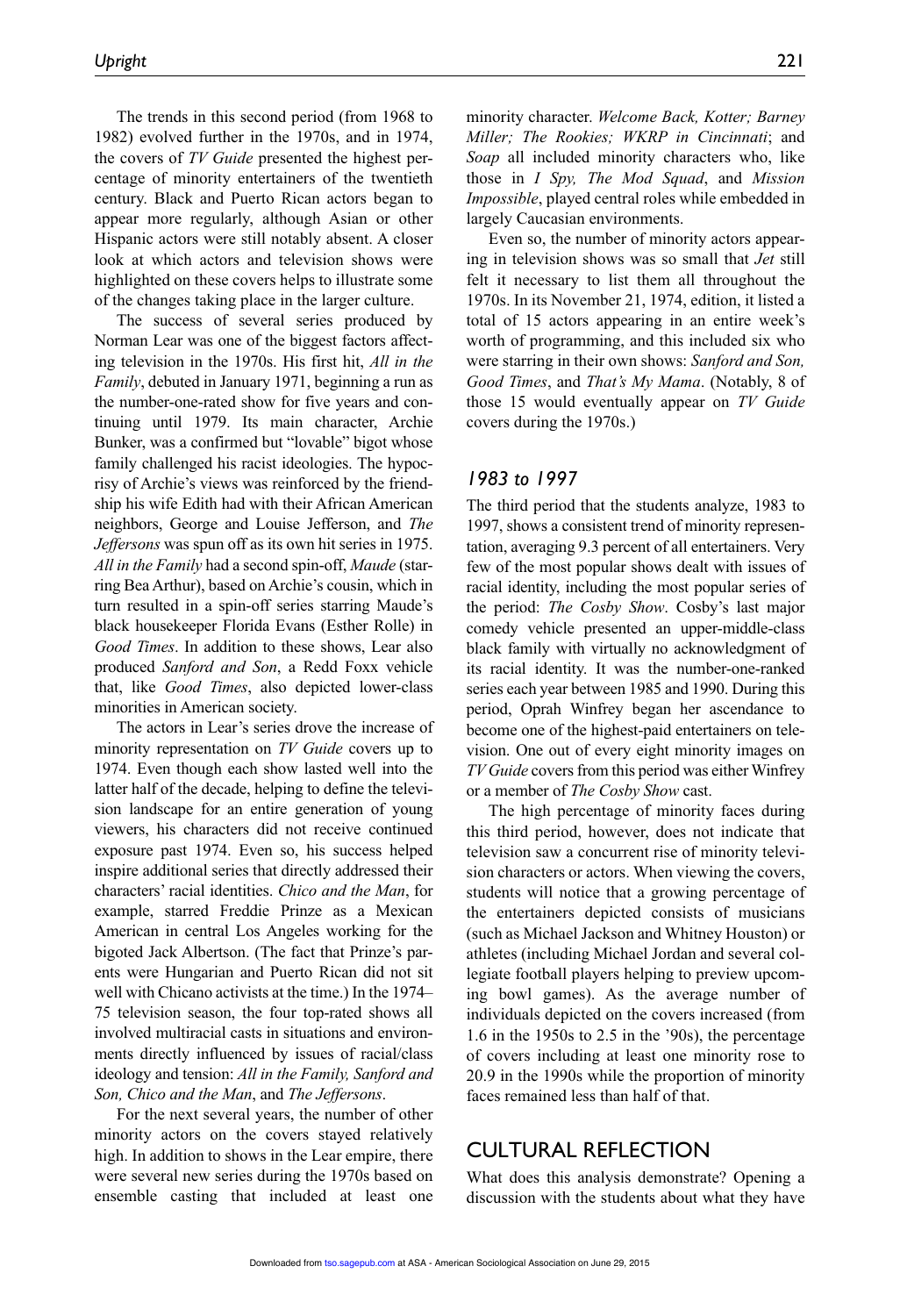observed can lead to several different themes. First, the presence of minorities on the covers of *TV Guide* obviously results from two different mediated processes. If there are no minority actors on mainstream television shows, it is difficult to depict them in any publication, whether it is a trade magazine or one intended for popular consumption. Even when they do exist—as they increasingly did starting in the late 1960s—the decision to place them on the cover of *TV Guide* had to be made by the editors of the publication. We can question whether the editors of this for-profit publication made the decision to exclude (or later include) them out of a desire for point-of-sale (rather than subscription) purchases: did they imagine that white audiences would be less likely to purchase a copy if a minority were prominently pictured, or might they have calculated they could increase their audience base if they began to appeal to minority households? This analysis does not address such motivations, but the presence of the data can help prompt discussion. (For a more extended discussion about the social attitudes of the *TV Guide* editors, I highly recommend Altschuler and Grossvogel's [1992] research monograph, *Changing Channels: America in* TV Guide, especially chapter 4: "'Afraid of the Dark': Race in *TV Guide*.")

A second theme addresses the culture-versusstructure debate more explicitly. Did the increasing number of minorities on these covers result from changing cultural attitudes, or did they help to create those social changes? Part of the point of this exercise is to help acquaint students with a cultural repertoire most of them lack: the history of American television broadcast serials in the latter half of the twentieth century. From 1953 through 1967, the lack of minorities resulted from their absence as major characters in these shows. What helps explain the increase in their presence in later years? All of this, obviously, took place against the backdrop of the civil rights movement and the countercultural revolution of the 1960s.

This exercise can also lend itself to topics that have most likely already been raised in the first weeks of a course exploring issues of race and ethnicity. How comfortable are the students in assigning racial categories from a distance to individuals appearing in the media? What areas of intersectionality get raised, especially regarding the characters and roles played by nonwhite men versus nonwhite women? Does one observe a more complicated racial hierarchy, where nonblack minorities interact with whites in different ways? Why might Desi Arnaz, a Cuban entertainer in the 1950s, have not been considered a racial minority at this time?

In addition to changing cultural attitudes, several social movement–oriented projects—sponsored by both activists and government agencies sought to increase the opportunities available to minority actors. In 1962, the House Committee on Education and Labor held hearings to explore discrimination in the television industry. The attention they brought to the issue motivated additional scrutiny from civil rights activists. Throughout the 1960s and 1970s, the Federal Communications Commission established rules that encouraged greater and more diversified minority representation. For more than five years in the 1960s, the black actor P. Jay Sidney, who appeared in more than 200 television dramas, regularly picketed television studios that did not hire blacks in representative numbers and personally purchased ads in trade magazines denouncing advertising agencies that did not employ them (Peters 1968). The introduction of greater diversity in television programming took place in a highly charged atmosphere of civil rights activism, one that affected both programmers and *TV Guide* editors. (Some of these events are described very well in the documentary *Color Adjustment*, and this exercise could be used prior to viewing it in class to help put some of the television entertainers and shows in historical context.)

In addition to the faces depicted on the covers, astute students might also notice three of the feature stories advertised there. The first, in the June 20, 1964, edition, is about "The Negro in Television." Written by Richard Gehman, it is the first of a two-part series examining why blacks had so few prominent roles in the television industry—as actors, writers, executives, and technicians. Gehman claims to have conducted more than 200 interviews to research this topic. Some of the comments made by industry executives highlight two contrasting views, often from the same individual: first, the companies they work for have no color barriers, and second, there has been a substantial reduction in the existing color barriers, holding out much promise for the future (Gehman 1964).

The second, in the January 20, 1968, edition, is about "What Negroes Want From Television," written by Art Peters. (Peters, the first black journalist at the *Philadelphia Inquirer*, had devoted his career to helping represent underprivileged members of society as individuals rather than as social problems.) This article could easily be assigned to the students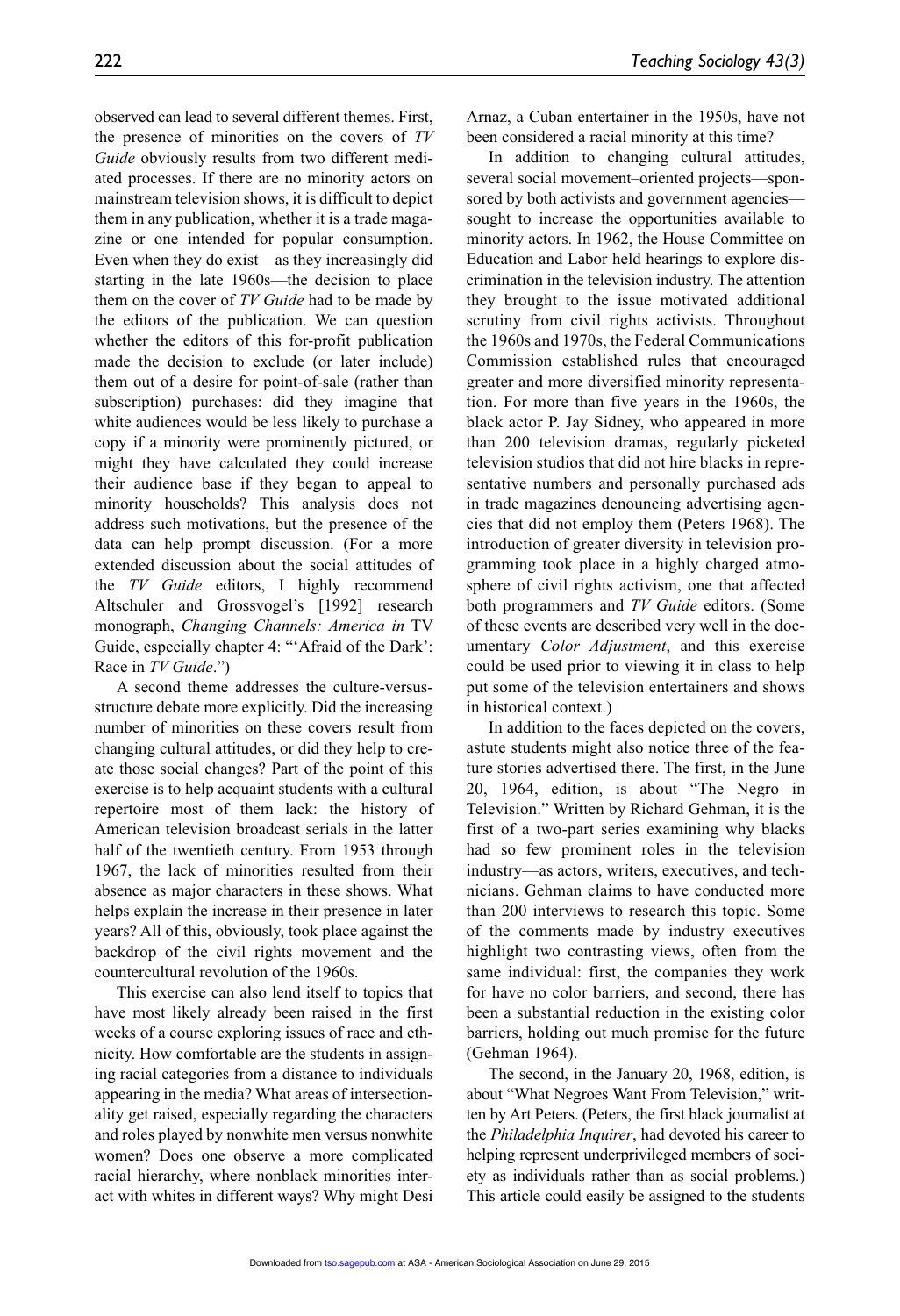as a follow-up for the next class session. Peters explicitly addresses the cultural reflection argument as he remarks on the cast of characters presented in network television series:

Today, in this enlightened age of civil rights, the barriers of race have been lowered and Negroes are gaining acceptance in television. Unfortunately, they are gaining acceptance as *Negroes*, not as human beings. That is, they are seldom shown as rounded, breathing, living characters with whom the audience can become *really* involved. Part of the problem is, of course, that television to a large extent mirrors American society, in which, despite substantial gains, the Negro still plays only a limited role. This raises the key question of whether television should make an effort to lead rather than just to keep up with the parade. (Peters 1968:7)

Peters includes a prescient quote from Cosby, one that can help illuminate a possible later discussion about the motivation for and impact of *The Cosby Show* in the 1980s.

Noting that most Negro doctors, lawyers, and other professional men move out of the ghettos once they attain a measure of success, Cosby feels that the image of these hard-working, ambitious, successful black men is lost to Negro children. "It is the responsibility of TV and films to build a better image for the Negro," Cosby insists. "I see no reason why there can't be films with Negro cowboys who can shoot and ride and do all these things people respect in a cowboy. Why can't there be black pilots in war stories?" (Peters 1968:10)

Finally, the July 25, 1970, edition has an article by the Pulitzer Prize–winning author John Oliver Killens titled "A Black Intellectual Looks at Television." Killens provides a somewhat scathing critique of the images in mainstream television, albeit through the eyes of several individuals whom he asked about the progress that blacks have made in this medium.

How do I see it? I think that progress *has* been made, in that there are more actors employed in this medium, and that is good. The Black man is no longer invisible in this medium, and that is good. I mean a Black kid can see an image of himself on television, even though it is a false image. Is that good? The problem is that the television establishment is attempting to give to the world the image of the integrated society in all facets of American life, even in advertising and commercials, which is all well and good except that it is a colossal lie, because America is not an integrated society. It is a segregated society. A society in which the Black psyche and the White psyche are different altogether. So that image is at the very best a false image, which is what some Blacks are realizing. (Killens 1970:8)

Though the television shows these authors discuss might have little resonance with today's students, the issues they bring up are just as relevant as they were decades ago.

## ASSESSMENT OF THE EXERCISE

To evaluate the effectiveness of this exercise, I conducted it with a group of 26 former Introduction to Sociology students who volunteered to participate in a real-time demonstration. I solicited these volunteers from 195 students I had taught in the previous two semesters, offering them pizza and salad, given that they would participate outside of class during their normal dinner hour. Simulating a classroom experience, I invited them to spend one hour generating some of the data described above, breaking between different periods to discuss their findings, look at some of the magazine covers as a group, and watch selected excerpts from the documentary *Color Adjustment*. All of these students had spent two weeks in their introductory course with me exploring the social construction of race and contemporary inequalities, but because of time constraints, we had not formally discussed cultural legacies. None of the students were currently enrolled in an upper-division sociology course.

Before the exercise, I asked students to complete a short survey to gauge their awareness of how minorities were represented in television between the 1950s and the 1990s. They were asked to identify television shows in each decade that featured minority characters and to guess the percentages of *TV Guide* covers that depicted nonwhite entertainers during these periods. They were also asked to state, on a scale of 1 to 10, how confident they were of their knowledge. Following the exercise, they took a similar survey, and they were invited to assess the exercise's effectiveness. Both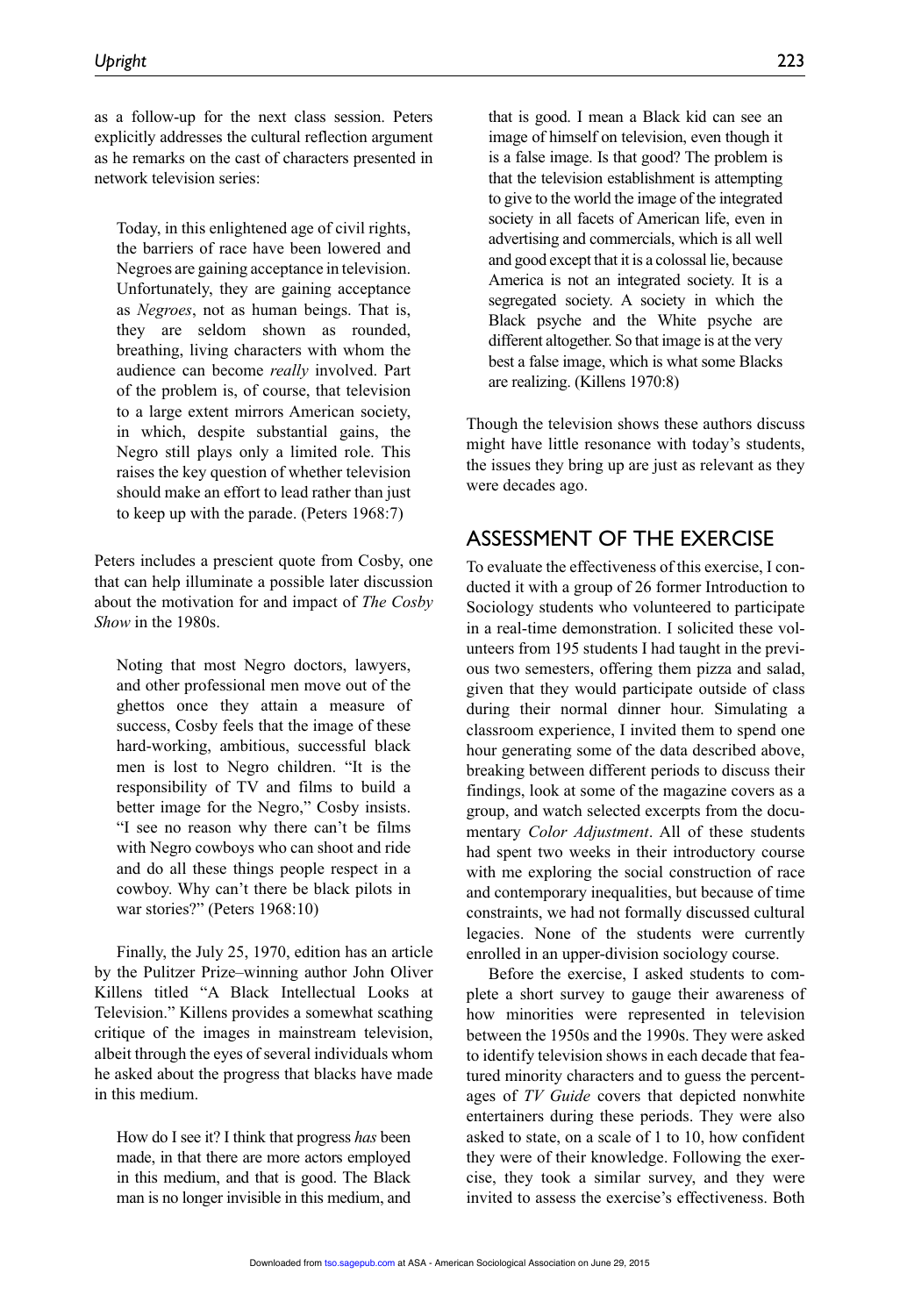| Decade | Actual<br>percentage | Pre-exercise<br>estimate | <b>Difference</b> | Post-exercise<br>estimate | <b>Difference</b> |
|--------|----------------------|--------------------------|-------------------|---------------------------|-------------------|
|        |                      |                          |                   |                           |                   |
| 1950s  | 0.6                  | 2.5                      | ۱.9               | IJ                        | 0.5               |
| 1960s  | 3.4                  | 7. I                     | 3.7               | 2.5                       | $-0.9$            |
| 1970s  | 11.8                 | 18.0                     | 6.2               | 6.2                       | $-5.6$            |
| 1980s  | 16.2                 | 26.0                     | 9.7               | 9.7                       | $-6.5$            |
| 1990s  | 20.9                 | 36.5                     | 17.0              | 17.0                      | $-3.9$            |

**Table 2.** Student Estimates of the Percentage of *TV Guide* Magazine Covers Including Nonwhite Entertainers, by Decade, Pre- and Post-exercise.

*Note*: *N* = 26.

the exercise and the surveys were approved by the institutional review board at Winona State University, a regional public liberal arts college in the upper Midwest with an enrollment of 8,700 students.

The results of these assessments appear in Table 2. Before the exercise, students accurately guessed that the percentage of minorities appearing in the 1950s was rather low: their average guess was 2.5 percent, while the actual percentage was 0.6. (Even so, they were rather shocked when presented with the real data, learning that there were only two during this decade, both of them in servile positions with respect to the main characters.) They also accurately predicted that the percentages would increase throughout the decades. However, they grossly overestimated the slope of this rise, and most of their pre-exercise estimates were almost twice the actual percentages. They also expressed several reservations about their estimates: on a scale of 1 to 10, they expressed a confidence level of 4.5.

Following the exercise, their estimates were much more accurate. While they now consistently underestimated the actual percentages, they might have done so because their perception was now informed by the fact that a very small number of entertainers were depicted multiple times, leading them to perhaps (appropriately) conclude that the percentage of *unique* entertainers was rather low. Furthermore, their confidence level increased to 7.2.

The students enjoyed this exercise. On a scale of 1 to 10, they rated it at 8.1 in terms of helping them make the *Color Adjustment* excerpts more meaningful. When asked for qualitative assessments of the exercise, the students were uniformly positive. "It gave me a better understanding of how television evolved with minorities. I really didn't have a full understanding of how television was in other eras," wrote one student. Another stated, "I thought it was

cool to see an actual visual representation of our culture's attitude. You typically see this in movies, but it felt different to actually see covers of a magazine." Several enjoyed looking at and summarizing the data for themselves, helping to reaffirm the American Sociological Association's recommendations that sociology instructors integrate more of active learning activities into their instruction.

[The exercise] allowed us to find out the information for ourselves which I always find useful and more meaningful. It helps students learn it better and faster. I think it was a good way to show the differences and similarities between the documentary and *TV Guide*.

One final note should also help reinforce how students need this sort of exercise to better understand some of the cultural references made by their professors and in the scholarship they are asked to assess. In my pre-exercise survey, I asked students to describe their familiarity with several iconic television series that included or addressed issues of racial representation and tension. More than half of the student participants had never heard of *All in the Family*, and most of the rest said they had heard about the show but had never seen it. Only 1 of 26 students was able to name any of the actors or the characters they portrayed. Bonilla-Silva's (1997) reference to "Archie Bunker– type" bigots had absolutely no resonance with them whatsoever; instructors who use this text should always be prepared to set aside a portion of class time to help provide an explanation.

## CONCLUSION

This pedagogy asks students to generate data and analyses that are already known to this instructor. It would certainly be much easier to simply present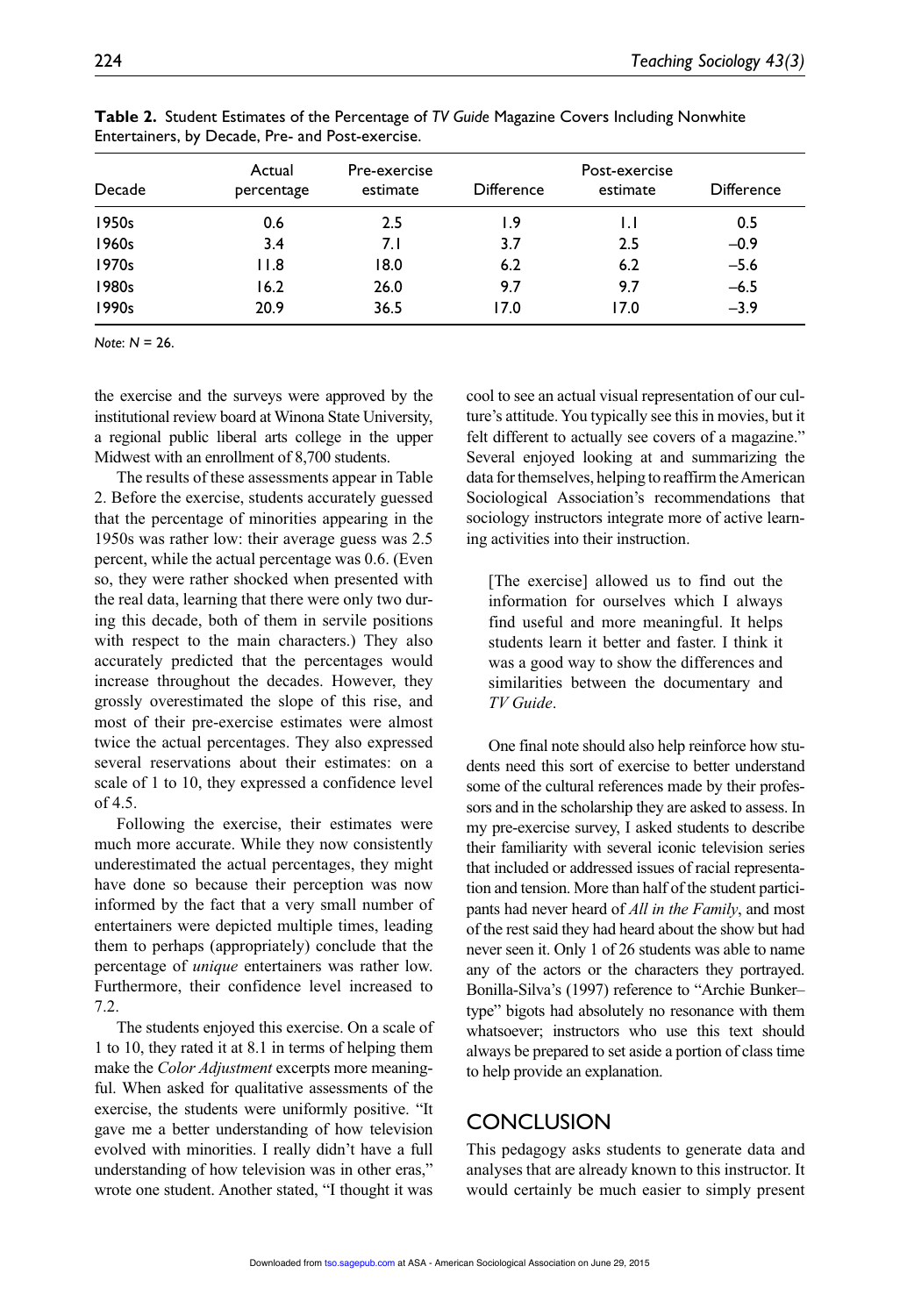Table 1 as part of a lecture; declare that minority representation in magazines, such as *TV Guide*, has been low; and then move on to some other point the instructor wants to make. The hands-on component of this exercise serves three purposes. First, it introduces students to cultural artifacts from the mid- to late-twentieth-century American entertainment industry. Authors (and instructors) often erroneously assume that some of the major television shows that had a large impact at the time they were popular are still well known to contemporary students. Following their brief investigations of the visual data, discussions with the students about the most prominent shows from different time periods help establish a common frame of reference for future course sessions.

Second, it provides an entry for considering larger theoretical issues by providing data first and then inviting students to apply analysis to the patterns they observe. Applications of theory have, in my own experience, proven to be among the most challenging aspects of teaching issues of race and ethnicity, largely because my students often lack a more comprehensive (or at least commonly shared) awareness of their society's culture. By briefly immersing them into the changing world of broadcast television, I provide them with an opportunity to discuss issues of the social construction of race. How do we know, for example, the racial identity of an actor based solely on his or her photograph? Several students have properly questioned the logic of this activity based on discussions we held earlier in the semester about the ascribed nature of race.

Finally, this exercise helps demonstrate how students might systematically and transparently conduct their own analyses using archived collections of commercially produced consumer items (including, but not limited to, mass-media publications). While content analysis of textual artifacts has developed sophisticated word-parsing software and investigative techniques, exploring and describing visual depictions remains a very simple, compelling, yet underutilized technique that is readily accessible to undergraduate students regardless of their familiarity with quantitative analysis.

I have adopted and adapted this exercise in my race-and-ethnicity courses over the past two semesters, and I have found the students to be very receptive to it. They enjoy learning more about television history, especially since many have had exposure to a somewhat random selection of series being rerun on various cable networks. After discussing features from shows in previous decades, they often want to make connections to their current

favorites. Since I am often unfamiliar with current programming options, they get a chance not only to educate me but to describe the cast and content of these shows with a new vocabulary. Even though many features of American society have changed dramatically since *TV Guide* was founded, many of the challenges and issues illuminated by analyses of popular culture have enduring patterns, and making connections to the past is a worthwhile and entertaining task.

## ACKNOWLEDGMENTS

The author would like to thank Ruthann Godollei of Macalester College for her inspiration and encouragement and Jon Wallace of Princeton University for providing invaluable comments after reviewing a draft of this article. He also thanks Stephen Sweet and the reviewers of *Teaching Sociology* for their helpful suggestions as well as his colleagues at Winona State University especially Jennifer Chernega, Mark Norman, and Aurea Osgood—for their continued support.

## EDITOR'S NOTE

Reviewers for this manuscript were, in alphabetical order, Nikki Khanna, Ed Munoz, and Chavella Pittman.

### **REFERENCES**

- Alexander, Susan M. 2003. "Stylish Hard Bodies: Branded Masculinity in Men's Health Magazine." *Sociological Perspectives* 46(4):535–54.
- Altschuler, Glenn C. and David I. Grossvogel. 1992. *Changing Channels: America in* TV Guide. Urbana: University of Illinois Press.
- Bohmer, Susanne and Joyce L. Briggs. 1991. "Teaching Privileged Students about Gender, Race, and Class Oppression." *Teaching Sociology* 19(2):154–63.
- Bonilla-Silva, Eduardo. 1997. "Rethinking Racism: Toward a Structural Interpretation." *American Sociological Review* 62(3):465–80.
- Budd, Mike, Steve Craig, and Clayton M. Steinman. 1999. *Consuming Environments: Television and Commercial Culture*. New Brunswick, NJ: Rutgers University Press.
- California Newsreel [Producer]. 1991. *Color Adjustment*. DVD. San Francisco, CA: California Newsreel.
- Gehman, Richard. 1964. "Black and White Television." *TV Guide*, June 20.
- Hazell, Vanessa and Juanne Clarke. 2008. "Race and Gender in the Media: A Content Analysis of Advertisements in Two Mainstream Black Magazines." *Journal of Black Studies* 39(1):5–21.
- Khanna, Nikki and Cherise A. Harris. 2015. "Discovering Race in a "Post-Racial" World: Teaching Race through Primetime Television." *Teaching Sociology* 43(1):39–45.